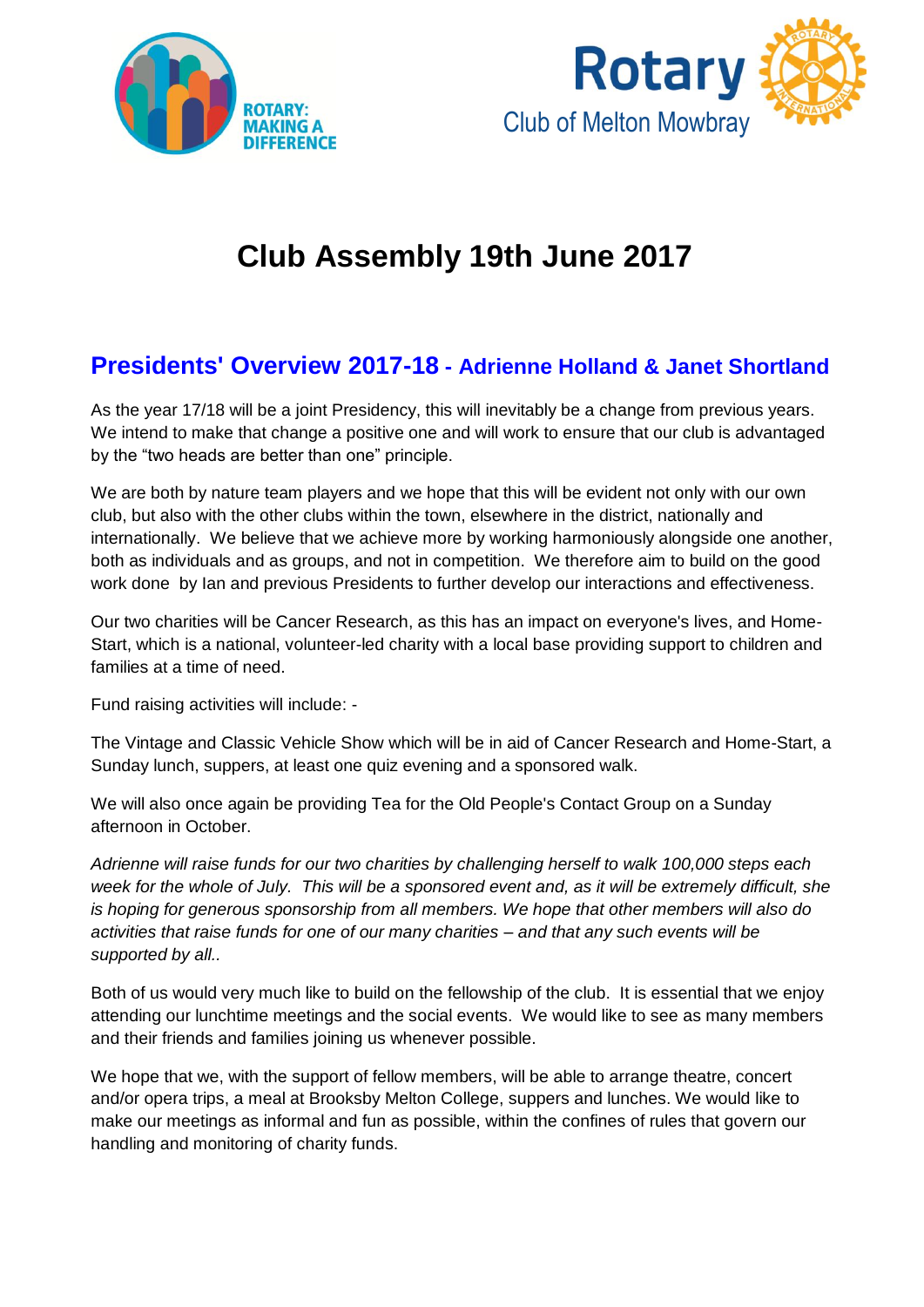## **Club Service - Alison Blythe**

As in previous years the committee will encompass the Fund Raising and the Communications Teams.

The Committee plans to establish interesting and varied programmes for both our regular Monday lunchtime meetings and for a range of social and fund raising events.

The lunchtime programme will include external speakers as well as contributions from members and fellow Rotarians from other clubs.

The emphasis will continue to be on enjoyment and entertainment, but retain the theme of Service before Self.

The organisation for the principle meetings of the Rotary Year, namely: - Charter Dinner, Presidential Handover, Club Assembly, AGM and SGM will be within the remit of the Committee as will established social events such as Christmas Party, Burns night, Safari supper, etc...

Other social non fundraising events aimed at building fellowship between members, partners, friends and family will be arranged throughout the year.

#### **Fund Raising**

Small teams of Rotarians will organise a limited number of major events with the support and involvement of most Club Members

The Santa Fun Run is well established and will continue as a major 2017 event. The Classic Car and Vintage Vehicle meet, is programmed for September however a different location and format is being considered, hopefully leading to the event becoming a major fund raiser, and established in the club calendar.

The fund raising team will work closely with other committees to understand the financial requirements and to build a sensible programme of events.

During the coming Rotary year it is planned to encourage the Satellite Group Members to further develop their relationship with the 'Mother Club' in Fundraising and other social events.

#### **Communications**

The team will continue to develop this crucially important aspect of promoting the work of the club and Rotary in general at every opportunity possible both locally in the town and the wider area. The links with external agencies will be further developed with the use of Twitter and Facebook being used to the best advantage.

The club service committee will develop the work already underway to ensure our archive material is properly managed.

Members will be encouraged to take part in the programme of quizzes and sporting events and other social events arranged by District 1070.

The committee will respond to whatever request Presidents Adrienne and Janet make for assistance in ensuring the club's affairs are conducted in a proper manner and to offer every member the opportunity to enjoy their Rotary involvement.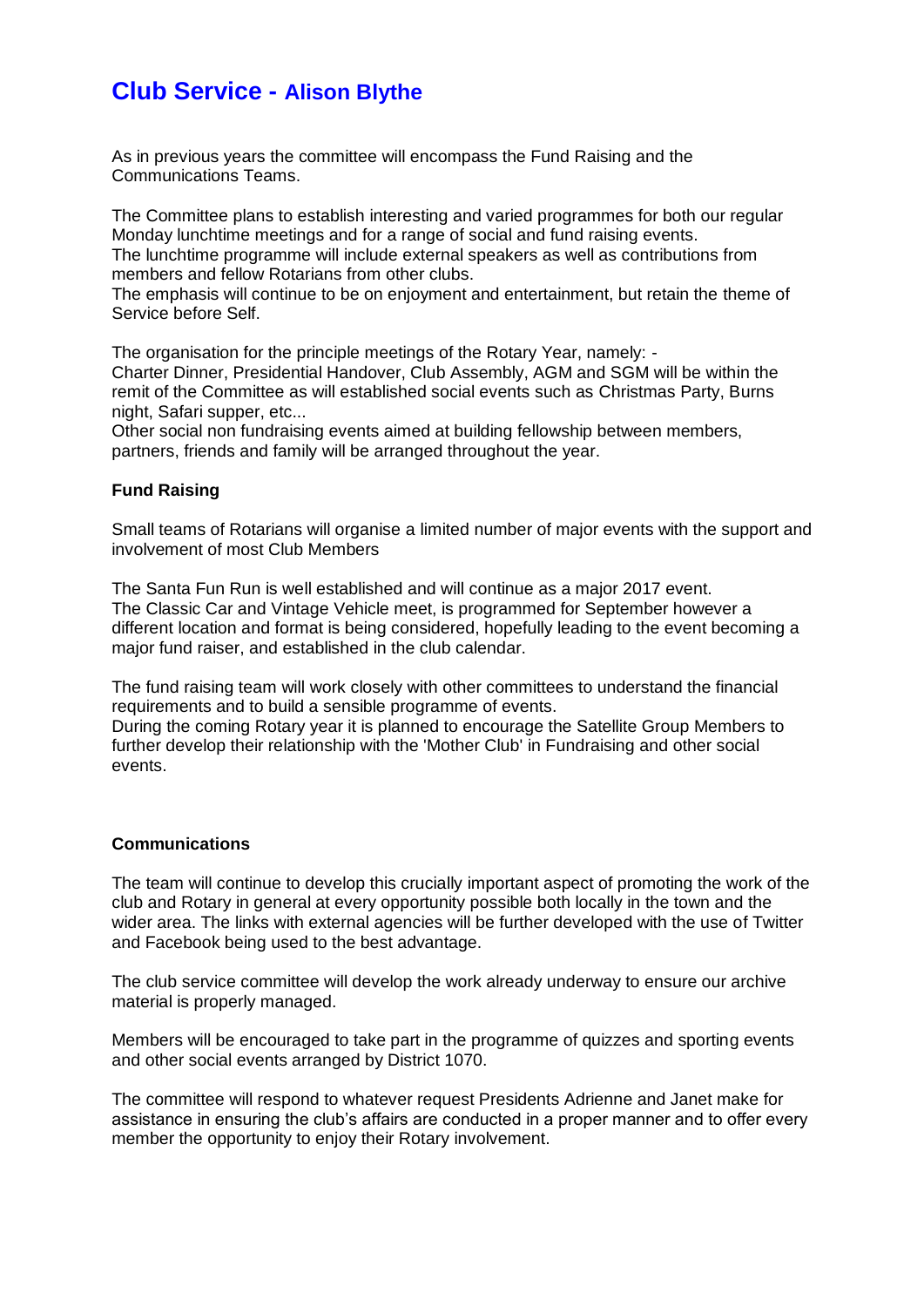### **Membership Development and Retention - Michael Osborne**

The role of the membership committee is to lead on issues relating to the recruitment and retention of members for the Club.

In the Report to the AGM the current membership of the host Club was reported as 42. In addition 13 have been inducted into the Satellite Group during the current year to give an overall membership of 55.

We intend to recruit new members to increase these numbers.

Decisions need to be made regarding the future direction of the Satellite Group.

The alternatives for consideration are the establishment of a fourth Rotary Club in Melton Mowbray, the permanent existence of a Satellite Group or Groups to operate in conjunction with the host Club, and the maintenance of a Group with a different structure with the intention that the existing host Club will cease to operate under its current arrangements at a fairly early future date.

These three alternatives are valid ways in which Satellite Groups can complement or replace "traditional" Rotary, but they would each have significant but different implications on the way in which Rotary in Melton Mowbray operates. It would be unwise to let matters develop without considering carefully the various likely consequences.

The principal of the transfer of members from the host Club to the Satellite Group has been accepted by Club Council, with the first transfer due to take place on 1 July.

We need to cooperate with the other Clubs in Melton Mowbray, both in promoting Rotary as a reputable and caring organisation, and in the recruiting of members to allow the good work that is undertaken to continue.

### **Youth Services - Eric Hall**

The committee operates primarily in conjunction Melton Mowbray Belvoir and, to a lesser extent, Melton Aurora as a combined Youth Committee. As such, the following plans will be subject to review and possible development with our colleagues as part of establishing a joint programme.

#### **Competitions**

Our target is to better the very successful results achieved in the 2016 – 2017 year. This will be a challenge but we intend to build on the good liaison developed with schools and the enthusiasm within the committee.

Currently we propose to support: Young Musician, Young Chef, Youth Speaks, Young Writer, Young Designer, Young Photographer, Young Artist, Young Citizen and Rotary Stars.

#### Rotary Stars

The objective of the scheme is to recognise and acknowledge Primary School children for acts of good citizenship.

We are hopeful of further developing last year's commitment to obtain wider participation from schools within our area. The scheme relies on the full co-operation of head teachers and past testimonies from participating schools demonstrate the benefits and satisfaction that can reward their involvement.

#### Rotary International Youth Exchange (RYE)

Rotary Clubs and Districts in many countries organise Camps and Tours which last from one to four weeks, usually during Summer. We last supported a candidate in 2015 – 2016 but remain hopeful of providing another suitable candidate with this excellent experience. .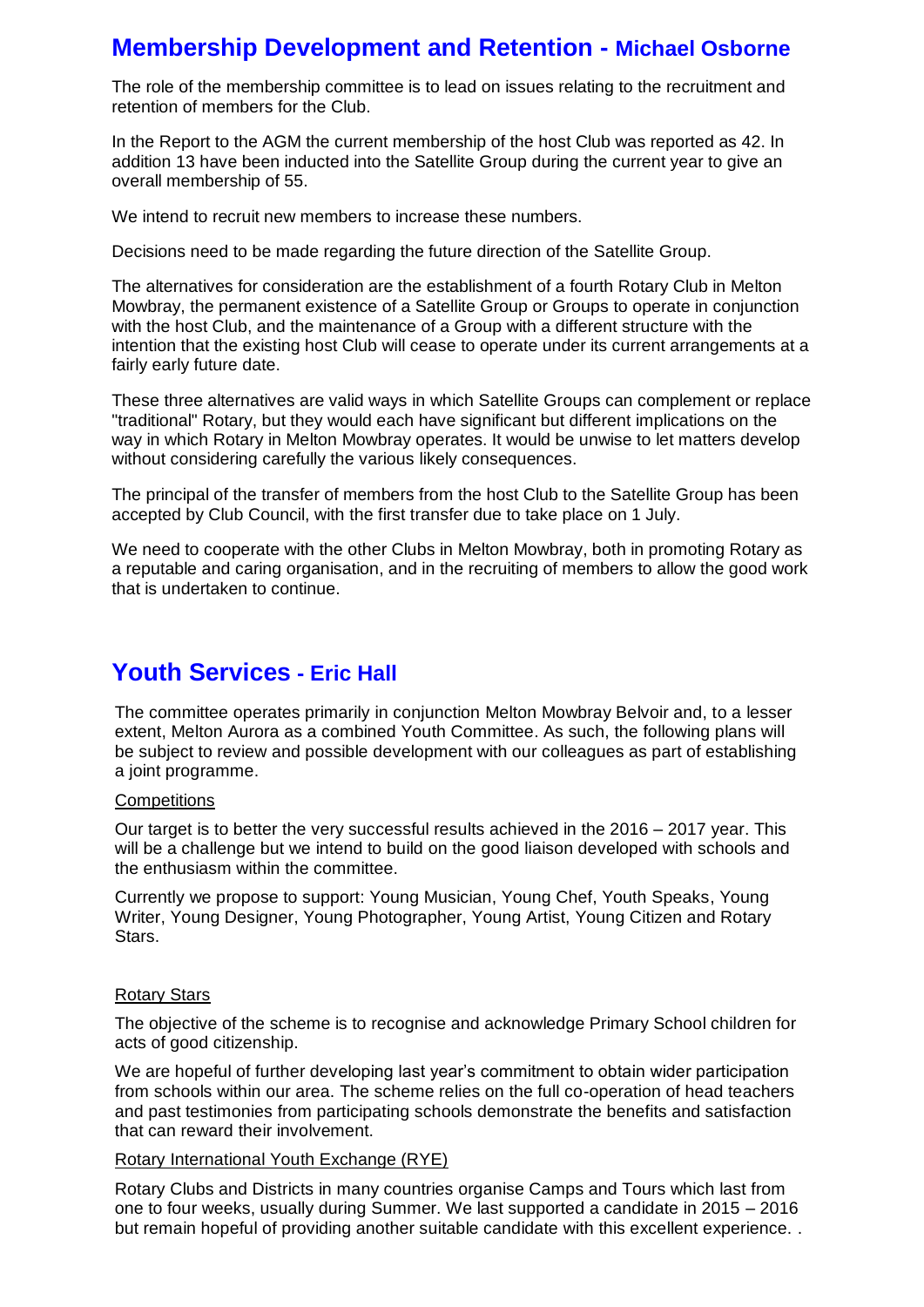#### Rotary Youth Leadership Awards (RYLA)

The stated aim is to help less privileged young people to benefit from this initiative. We have received valuable support from local charities in recent years and hope to receive further assistance when a suitable candidate is identified.

#### Warning Zone

Warning Zone has been well supported by the Club in recent years and is seen as a very valuable educational resource but cost and a limited budget is an issue. The policy will be kept under review in the coming Rotary Year.

Interact - (provided by Diana Osborne)

The membership of the club at Melton Vale Post 16 Centre has increased to about 8 regular members during 2016/17 and we hope to build on this. The interactors plan to undertake modest fundraising activities to support their chosen charities. Melton Aurora intend to sponsor a new Interact Club at John Ferneley College. The intention is to aim for cooperation between the clubs.

Estimated Costs :

Youth Speaks - £150, Young Chef - £220, Rotary Stars - £50

Young Writer / Young Photographer / Young Designer - £100 overall,

Youth Exchange - £40, RYLA - £350, Warning Zone - £500, Holocaust Centre - £50,

Interact - £50

Total Costs £1510 (guide)

Funding :

Funding remains a problem although committee members support general fund raising activities such as the Duck Race and the Santa Fun Run. We also intend to continue to invite club members to participate in sweepstakes on as many sporting activities as possible. Approaches will also be made to local businesses and charity organisations to help with major items of expenditure such as RYLA or the Warning Zone.

However, at this stage we anticipate a short fall of £1200 which, if unfunded, will require us to curtail participation in events.

### **International - Diana Osborne**

There are several ongoing projects which the committee wishes to support in the forthcoming year.

We intend to raise funds as part of the Club's contribution towards Rotary's aim to eradicate polio in the world. Our committee's target for this is £400.

The second phase for the delivery of computer technology training for teachers in Tacloban, Philippine Islands is being arranged for July and August 2017. This will include the shipment of several boxes of books. The funding for this project is already in hand from fundraising and a District Grant.

The committee will investigate the feasibility of a suggested project of installing drinking water fountains into schools in Tacloban. The proposed concert by Uppingham School should provide funds towards this or other humanitarian projects in the Philippine Islands.

The committee would like to support one or more of the projects to supply Shelter Box and Classroom Box. It may be possible to involve schools through Interact. Fundraising of £500 is likely to be required.

The committee will continue to collect spectacles for reuse in the third world.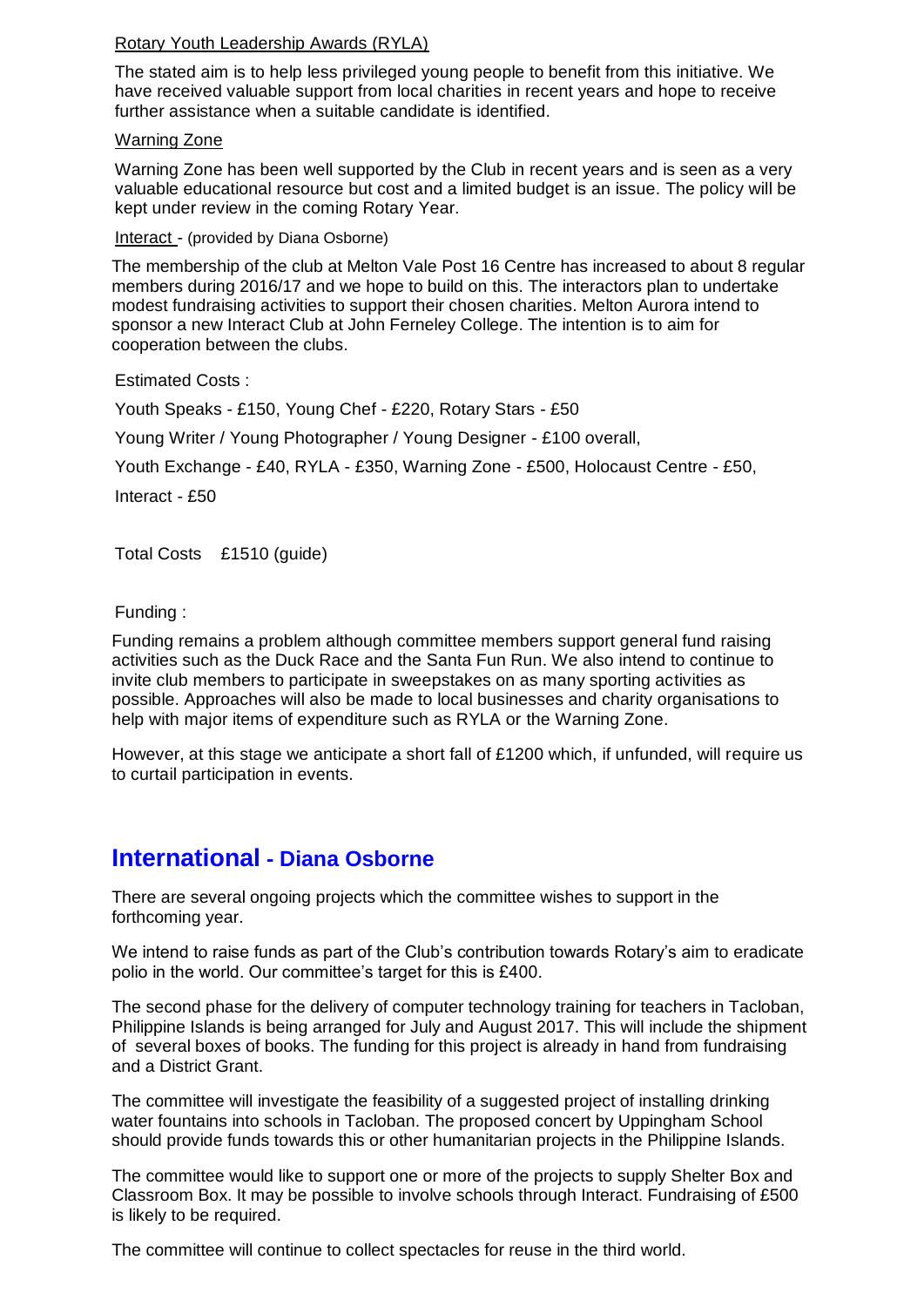### **Foundation - Alison Blythe**

The outline Global Grant proposed last year has not been followed through in respect to work in supporting the schools in Tacloban, Philippines. However the District Grant from 2015/16 was successfully used and completed funding 2 teachers to visit Tacloban and carry out a successful programme of IT teacher Training. A further District Grant has been successfully applied for and will fund the teachers' second trip in July/August 2017 for the next stage of upgrading. This is being cascaded throughout Tacloban by the Education Department with consequently several hundred teachers benefitting – and the resultant ongoing benefit being passed to more than 10000 pupils.

The Club has so far sent half the recommended monies to Foundation towards the 2016/17 contribution. It is hoped a further contribution will be made before the year end. It is understood that only a few club members took up the suggestion of making payments to Foundation by monthly standing order to spread the cost.

Fund raising for End Polio Now has continued and it is intended that more emphasis will be placed on this during the next Rotary year.

In 2017/18, subject to funds being available, we will endeavor that the full recommended monies will be sent to Foundation.

### **Community & Vocational - Helen Bett**

This year, as well as continuing the good work done by this committee in the past, I want to continue to try to bring Rotary more into our own community and of course, to encourage the local community to support our Rotary club and our projects.

To fulfil Rotary aims within the local community we need to ensure that we have the balance right in terms of funding, time, effort and commitment. Community and our Youth work perhaps need to be seen as our core and all members will need to be supportive and as involved as possible to make our work effective.

#### **Christmas Parcels**

As always this is a joint venture with the Lions Club, Melton Belvoir Rotary and The Barnes Trust where we collect donations from the public in local supermarkets and then help to receive the food packs and make up parcels. This was well received last year by all and there appears to be the need in the community. If this is to continue we will need the help and support of fellow Rotarians at what is always a busy time of year.

Budget £500

#### **Stroke Awareness**

Again this venture relies on people being able to give up some time – medical staff to test blood pressure and Rotarians to encourage members of the public to have this done. The real value of this in 2018 is open for discussion, but is widely accepted that it can save lives. We will continue to have discussions with Melton Belvoir who do most of the organising.

#### **Leicestershire Life Education/Warning Zone**

We would like to support local primary schools in sending their Yr5/6 children to one of these life skills and e-safety venues. Again, this may be in conjunction with Melton Belvoir Club. However this activity may sit better within the Youth Committee

Budget £1000